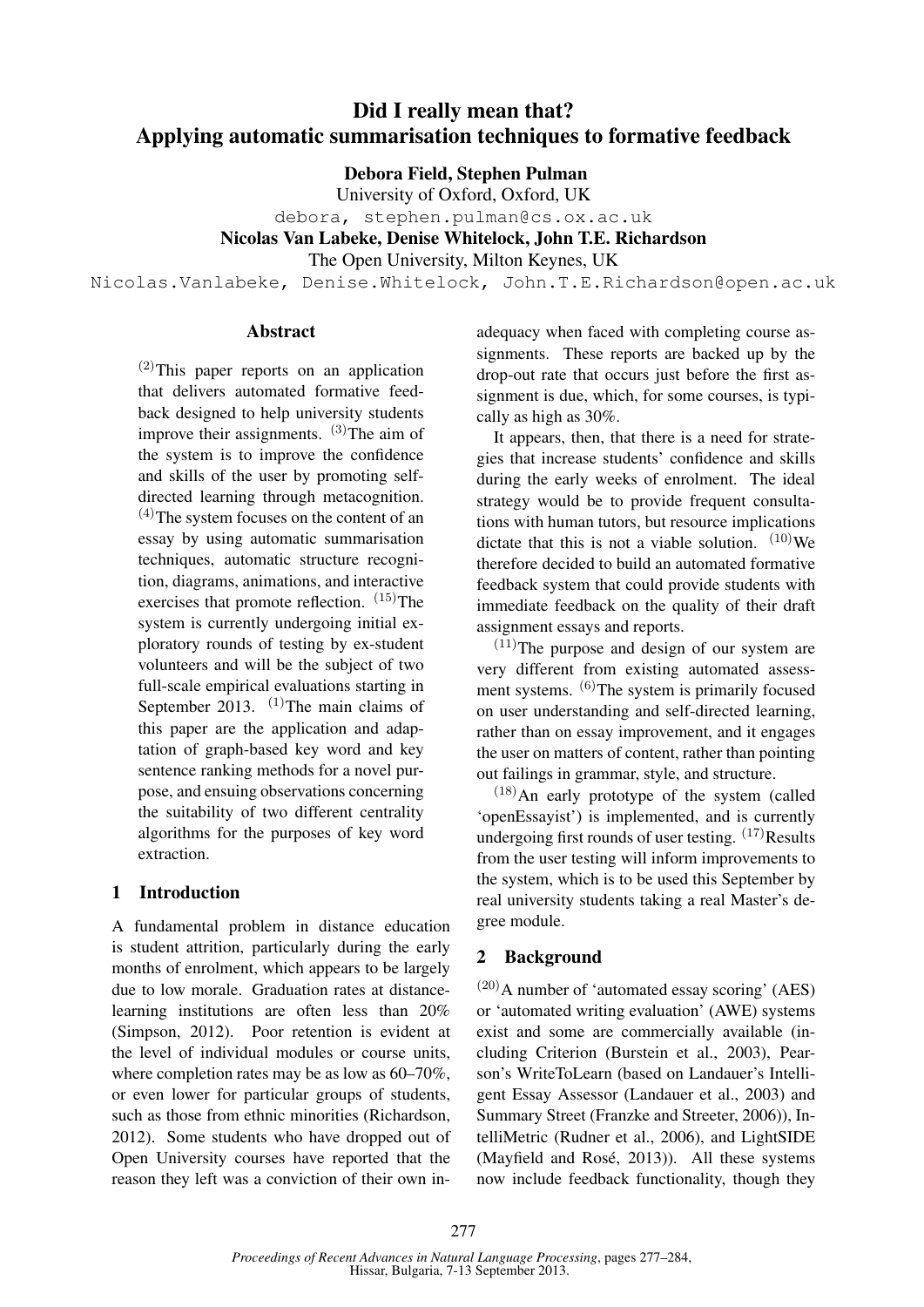have their roots in systems designed to attribute a grade to a piece of work. The primary concern of these systems is to help the user make stepwise improvements to a piece of writing. In contrast, the primary concern of our system is to promote self-regulated learning, self-knowledge, and metacognition.  $(13)$ Rather than telling the user in detail how to fix the incorrect and poor attributes of her essay, openEssayist encourages the user to reflect on the *content* of her essay.  $(16)$ It uses linguistic technologies, graphics, animations, and interactive exercises to enable the user to comprehend the content of his/her essay more objectively, and to reflect on whether the essay adequately conveys his/her intended meanings. Writing-Pal (Dai et al., 2011; McNamara et al., 2011) is the system that is most similar to ours in that it aims to improve the user's skills. Like openEssayist, Writing-Pal also uses interactive exercises to promote understanding. Writing-Pal is very different from openEssayist in terms of its underlying linguistic technologies and the design of its exercises.

The empirical evaluations of openEssayist will focus on users' perceptions and observations about the system (its usability and its effectiveness), and tutors' opinions of same (*cf* (Chen and Cheng, 2008)), rather than on how human-like its marking strategies are (it has none), and we will be carrying out controlled experiments to assess the effectiveness of the system in improving students' writing proficiency.

There is educational research that argues that using summaries in formative feedback on essays is very helpful for students (Nelson and Schunn, 2009). *Ibid* concluded that summaries make effective feedback because they are associated with understanding. They found that understanding of the *problem* concerning some aspect of an essay was the only significant mediator of feedback implementation, whereas understanding of the *solution* was not (*ibid*, p. 389). By 'summaries' the authors meant both the traditional notion of a short précis, and also some simpler representations, such as lists of key topics. As generating simple summaries falls within the scope of natural language processing (NLP), we decided to use automatic summarisation techniques as the foundation of the linguistic analysis module in the first prototype of the system.

A consequence of the choice to focus on summarisation techniques is that openEssayist

is domain-independent, which characteristic also sets openEssayist apart from existing AES/AWEs. This means that it will be possible to quickly apply the system to new domains without the need for manual annotation and machine training of a mass of data from the new domain.

# 3 Linguistic engine

 $(5)$ Our initial approach to producing essay summaries uses two simple extractive summarisation techniques: *key phrase extraction* and *key sentence extraction*. Key phrases (as defined in, for example, (Witten et al., 1998)) are individual words and short phrases that are the most suggestive of the content of a discourse.  $^{(9)}$ Similarly, key sentences are the *sentences* that are most suggestive of a text's content.  $(7)$ To identify the key phrases and key sentences of a text, we use unsupervised graph-based ranking methods to calculate the relative importance of words and sentences (following TextRank (Mihalcea and Tarau, 2004) and LexRank (Erkan and Dragomir, 2004)) and select a proportion of the top-ranking items. Before extracting key terms and sentences from the text, the text is automatically pre-processed using four tokenisers, a part-of-speech tagger, and a lemmatiser from the Natural Language Processing Toolkit (NLTK) (Bird et al., 2009). We also remove stop words (articles, prepositions, auxiliary verbs, pronouns, *etc.*), which are the most frequently occurring in natural language but for our purposes the least interesting.<sup>1</sup> The system also attempts to recognise some structural components.

## 3.1 Automatic structure recognition

 $(12)$ Automatic structure recognition is carried out to ensure that the key word and key sentence analyses are performed on the appropriate data, and to facilitate observations about structure to be used in feedback. Only student-authored sentences are included in the derivation of key phrases and sentences. Non-sentential components like tables of contents, headings, table entries, and captions are also excluded from the calculations, because they are not true sentences and are unsuitable for inclusion in the extractive summary.  $(8)$  Some observations about the structure of the essay are used in the feedback, for example, how many of the key

<sup>&</sup>lt;sup>1</sup>The stop words are removed prior to the construction of the key word and key sentence graphs, but when the key sentences are presented to the student, they look exactly as they appear in the original text.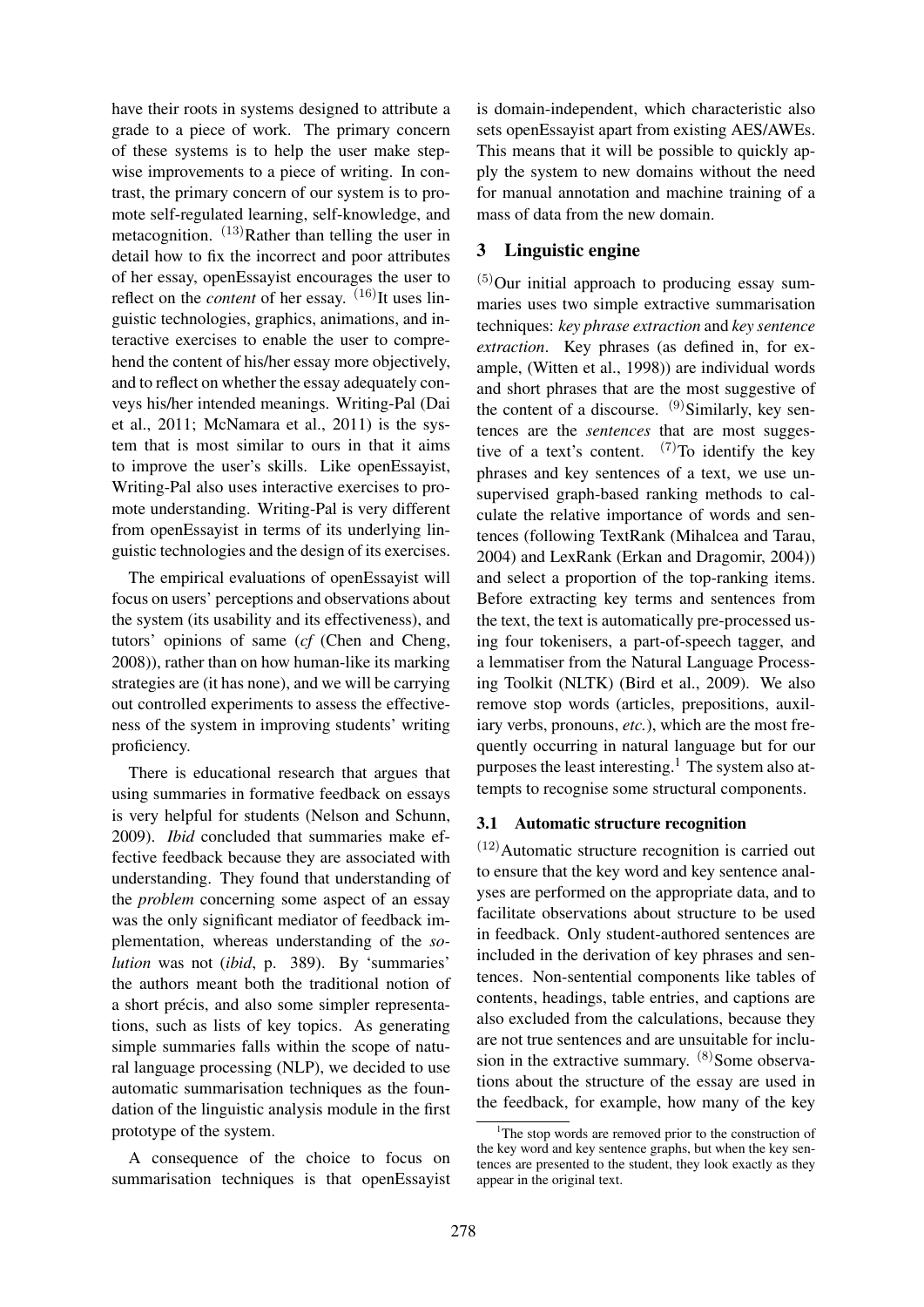sentences are in the introduction and conclusion sections, and how the key words are distributed across the different sections of the essay.

Previous work on automatic essay structure recognition includes by Burstein and Marcu (2003) and Crossley et al. (2011). The former work was concerned with recognising 'initial', 'middle', and 'final' paragraphs, and found that these types of paragraph can be recognised from their linguistic features as automatically identified by Coh-Metrix (Graesser et al., 2004). The latter concerns identifying thesis and conclusion statements in essays using Bayesian classification.

Our own structure recognition is currently achieved through manually-crafted inference rules that have been developed through experimentation with a corpus of 135 university student essays.<sup>2</sup> Each sentence of the essay is labelled according to its role in the essay's structure. The structural components that the system currently attempts to recognise include the following: title, introduction, discussion, conclusion, heading, figure, bibliography, preface, summary, table of contents, quoted word count, afterword, appendices, sentences quoted from the assignment question.

#### 3.2 Key word extraction

 $(19)$ Once each sentence of the essay has been labelled with its structural role, the key words are extracted. The 'key-ness' of key words can be thought of as 'importance' or 'significance'. Formally, key-ness aligns with centrality, as in the centrality of a node in a graph. The centrality of a node tells you, roughly speaking, how strongly connected a particular node is to the whole graph—here, how strongly connected a word is to the whole text. Top-scoring words ranked in this way turn out to be highly suggestive of a text's content. This has been verified by a formal evaluation carried out by Mihalcea & Tarau (2004).

To compute the words' key-ness values, each lemma as derived from the essay's surface form is represented by a node in a graph, co-occurrence relations (specifically, within-sentence word adjacency) are represented by edges in the graph, and a centrality algorithm is used to calculate the keyness (centrality) score of each lemma. We have experimented with betweenness centrality (Free-

| essay,    | word,         | use,         | key,      |
|-----------|---------------|--------------|-----------|
| system,   | sentence,     | lemma,       | student,  |
| summary,  | user,         | score,       | pagerank, |
| feedback, | openessayist, | betweenness, |           |

Table 1: This paper's ranked key lemmas

| (key, lemmas, 17),        | (key, words, 15),         |  |
|---------------------------|---------------------------|--|
| (key, word, 10),          | (key, sentences, 9),      |  |
| (key, sentence, 4),       | (betweenness, scores, 2), |  |
| (key, lemma, 2),          | (using, betweenness, 1),  |  |
| (betweenness, lemmas, 1), | (student, using, 1),      |  |
| (student, essays, 1),     | (essays, using, 1),       |  |
| (using, summaries, 1),    | (feedback, system, 1)     |  |

Table 2: This paper's bigrams

man, 1977) and PageRank (Brin and Page, 1998) (see section 5.2).

Since a centrality score is attributed to every lemma in the essay, a decision needs to be made as to what proportion of the essay's lemmas qualify as *key* lemmas. (14)Using manual observations of the distribution of key lemma scores for all essays, we currently define key lemmas as those in the top 20% of the ranked nodes that have a centrality score of .03 or more. Table 1 shows the key lemmas extracted by the program from the final draft of this paper in descending rank order of centrality (reading from left to right).

After the key lemmas have been calculated, key *phrases* are derived by finding within-sentence sequences of key *words* occurring in the original text. The essay's key *words* are the inflections and base forms of the key lemmas, as found in the original surface form. Table 2 shows the bigrams from this paper in descending order of frequency.

## 3.3 Key sentence extraction

A graph-based ranking method is also used to derive key-ness scores for entire sentences. First, every true sentence (not headings, not captions, not references. . . ) is represented by a node in the graph. Each sentence is then compared to every other sentence and a value is derived representing the semantic similarity of each pair of sentences. The similarity measure we are currently using is cosine similarity, which is a vector space model much used for measuring the similarity of a pair of terms since (Salton et al., 1975). For sentences whose similarity value is greater than 0, the simi-

 $2$ These essays were submitted for the same module that will be targeted for a full empirical evaluation of openEssayist in September 2013.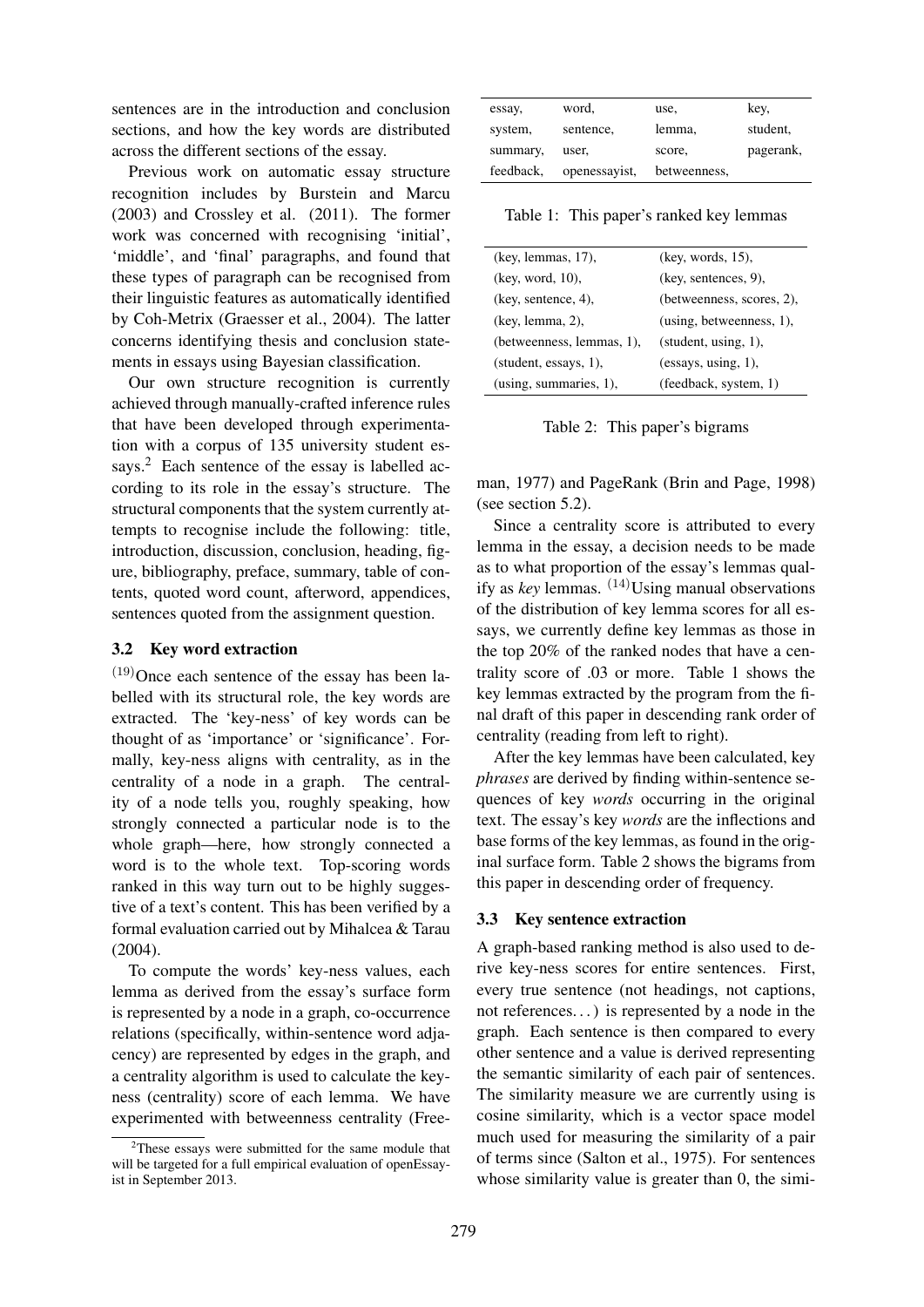larity value becomes a weight that attaches to the edge that links the corresponding nodes in the key sentence graph. These 'edge weights', are then used in the TextRank algorithm to rank the sentences according to key-ness.

As with key words, no threshold is set by the ranking algorithm to define where in the ranking key-ness ends. Currently we set the number of key sentences to be the top 17 ranked sentences. This value takes into account the mean average number of sentences in the essays in our corpus (65) and the fact that summaries are by definition short.

To illustrate, the top twenty key sentences of this paper as identified by the system have been labelled with sentence-initial superscript numbers (signifying the rank) in parentheses.<sup>3</sup>

## 4 Front end

At the front end of the openEssayist system (see (Labeke et al., 2013)), the student pastes her essay into an online form, and a UTF-8-encoded version of the essay is passed to the linguistic engine. This version of the essay preserves the words and the sentence and paragraph structure of the text, but all formatting and graphics are lost. openEssayist analyses the submitted text and presents key words and phrases to the student using different external representations, including a list, a word cloud (see Figure  $1<sup>4</sup>$ ), and a diagram showing their distribution across the essay. Students are invited by the system orchestration to reflect on whether they agree that the key lemmas are representative of the messages they intended their essay to convey, and they are invited to explore the key words by grouping them into themes (using drag-anddrop), and adding new key words. The student's key sentences are presented to the student in a list. The system orchestration asks whether the student thinks the extracted sentences constitute a good summary of the essay, whether important ideas are missing from the summary, and other questions. A 'mash-up' is also presented, in which the student can opt to view key words or key sentences highlighted in context.

http://www.cs.ox.ac.uk/people/debora. field/did\_i\_really\_mean\_that.txt



Figure 1: Key word cloud

# 5 Informal Evaluation

We have carried out three informal evaluations of the linguistic engine with respect to key word extraction, as follows.

#### 5.1 Predict abstract's terms from a paper

We evaluated the system on 33 journal papers copied and pasted from an online science journal. We used *Journal of the Royal Society Interface* and took the January and February 2012 issues, which at the time happened to be the most recent free full issues that could be downloaded.<sup>5</sup> We deliberately chose a very different domain from that of our essay corpus so as to emphasise the nonreliance of the linguistic analysis on any domainspecific information. We used the program exactly as described in this paper, and derived the percentage of an article's identified key lemmas that also occurred in the lemmas of the same article's abstract. (The abstract and the journal-assigned key words for each article were excluded from the derivation of key lemmas.) The range was 31.8% to 82.6%, with a median average of 57.2% and 0.25, 0.5 and .75 quantiles of 50.0%, 59.2% and 65.4% respectively. We were encouraged to find that what we deemed to be good proportions of the identified key lemmas appeared in the abstracts.

#### 5.2 Comparison of centrality algorithms

In a second evaluation, we applied the abstracts evaluation described above to comparing the betweenness and PageRank centrality algorithms.

5

<sup>&</sup>lt;sup>3</sup>The actual input .txt file used (converted from the .pdf) and fuller output from the program will be viewable at conference time at:

<sup>&</sup>lt;sup>4</sup>The size of the words and phrases is proportional to their frequency.

http://rsif.royalsocietypublishing.org/ content/by/year/2012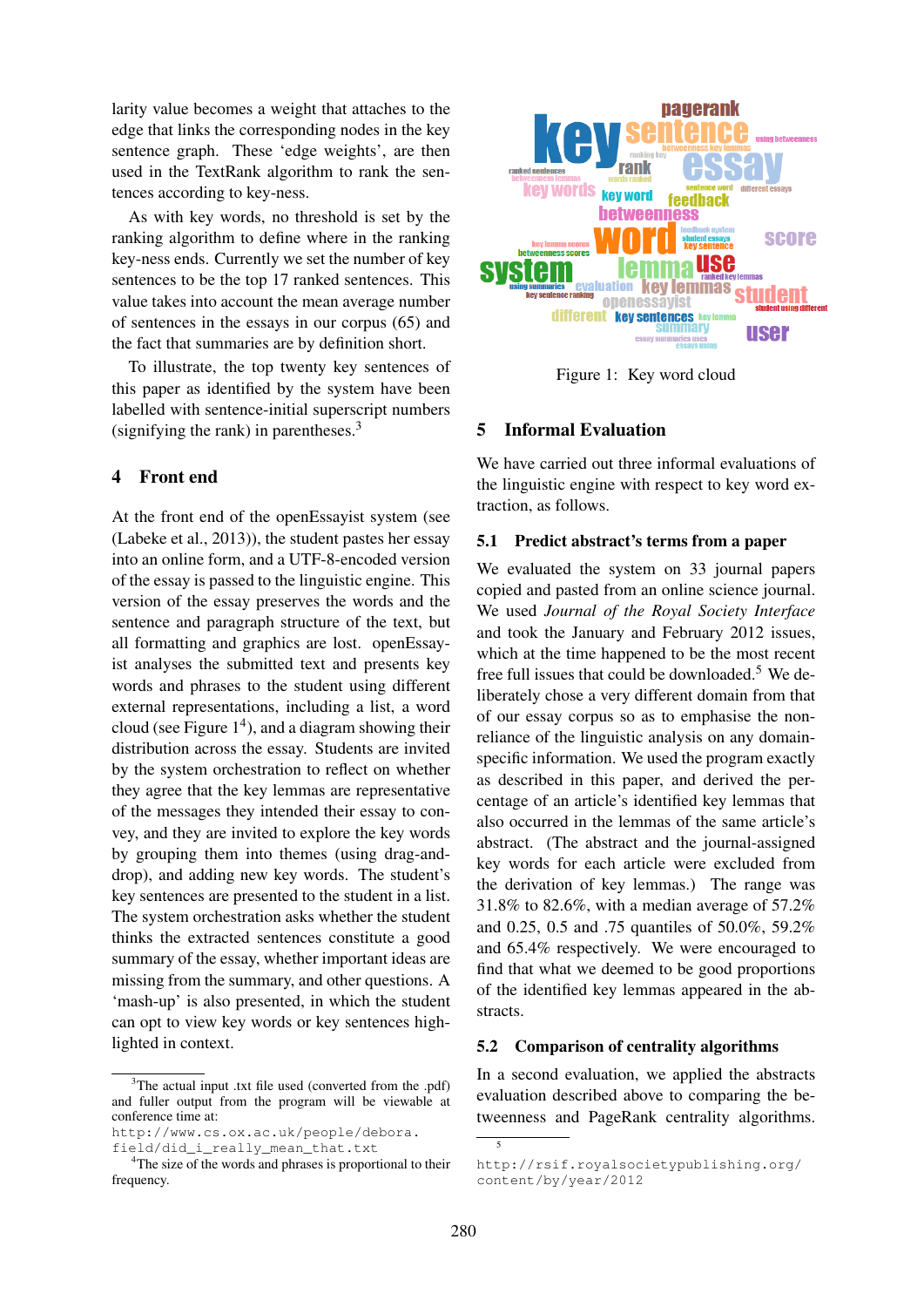| No. key lemmas     | 5      | 10     | 20     |
|--------------------|--------|--------|--------|
| Betweenness mean   | 82.558 | 71.913 | 60.281 |
| PageRank mean      | 77.394 | 69.648 | 58.832 |
| Betweenness median | 70.000 | 70.000 | 57.500 |
| PageRank median    | 70.000 | 70.000 | 54.850 |

Table 3: Key word algorithm scores comparison

| model,   | epidemic,   | parameter, | disease, |
|----------|-------------|------------|----------|
| cholera. | network,    | value,     | node,    |
| case,    | individual, | mobility,  | figure,  |
| rate,    | water,      | condition, | assume.  |
| pattern, | outbreak,   | use,       | thus     |

Table 4: Cholera paper: PageRank key lemmas

We ran the program on the same set of journal papers, and looked at the results for the top 5, 10 and 20 key lemmas (see Table 3). We observed that betweenness outperformed PageRank, in that it was better at predicting which lemmas would be in a paper's abstract in all these three cases.

The difference in the scores is small, but its significance becomes clearer when the data is qualitatively examined. Consider, for example, the top 20 PageRank key lemmas (see Table 4) for a paper about cholera and the corresponding betweenness key lemmas (Table 5). The lemma 'pattern' occurs in the PageRank top 20 lemmas, but not in the betweenness top 20. In the surface text, 'pattern' frequently occurs immediately following 'mobility' (8 times). Notably, 'mobility' is also a key lemma for both algorithms. Pagerank has promoted 'pattern', because 'mobility', which is frequently adjacent to 'pattern' in the paper, has a high centrality score. In contrast, betweenness does not promote a node's score if it has a high-scoring neighbour. 'Pattern' ranks 16th in the PageRank scores and 32nd in the betweenness scores.

We first noted this promotion in the ranking of a word by its adjacent word in an essay about

| model.   | cholera.    | epidemic,  | parameter,       |
|----------|-------------|------------|------------------|
| disease, | node.       | network,   | use,             |
| water,   | local.      | human,     | mobility,        |
| kzn,     | figure,     | value,     | case,            |
| assume,  | individual, | condition. | epidemiological, |
| thus,    | community   |            |                  |
|          |             |            |                  |

Table 5: Cholera paper: betweenness key lemmas

the Open University. PageRank returned 'open' ranked 7th, and betweenness ranked it 26th. In the essay, 'open' appeared preceding 'university' 22 out of 25 times (88%), Whereas 'university' appeared immediately following 'open' 15 times out of 24 (62.5%). 'Open' has been promoted by the high score of its neighbour 'university'.

One might think these observations suggest that PageRank would be a better algorithm for identifying key n-grams, whereas betweenness might be better for identifying individual key words. However, the most frequent key bigram according to betweenness is 'human mobility' (19 occurrences), which does not appear at all in the PageRank bigrams, owing to the absence of 'human' from the PageRank key lemmas. 'Human' ranks 34th in the PageRank lemmas, whereas it ranks 10th in the betweenness lemmas.

## 5.3 Comparison with the null model of random word order

We further examined the difference between Pagerank and betweenness scores by comparing, for one essay, each word's scores with a null model distribution of scores generated from multiple 'bootstrapped' randomised word order versions of the essay. We reasoned, since the key word algorithms rely on word adjacency relations, the randomisations should provide us with an expected distribution of scores independent of word ordering with which to compare key word results. We obtained *expected* centrality scores for 200 randomised versions, and for the *real* essay; to determine differences, significance was set at 95%.

In the betweenness results, six of the 30 topscoring key words had real scores significantly greater than the null model, and none of the real scores was significantly less than the null model. In the PageRank results, three of the 30 topscoring key words had real scores significantly greater than the null model, but four of the real scores were significantly less. Three of those words occurred in the text adjacent to a word which received a higher PageRank score, and the fourth also had an adjacent key word, though slightly lower-ranking. This experiment, therefore, illustrated by a different method the influence of neighbouring nodes in the PageRank algorithm, and it also raised further suspicions that PageRank might not be the most appropriate centrality algorithm for key word and key phrase extraction.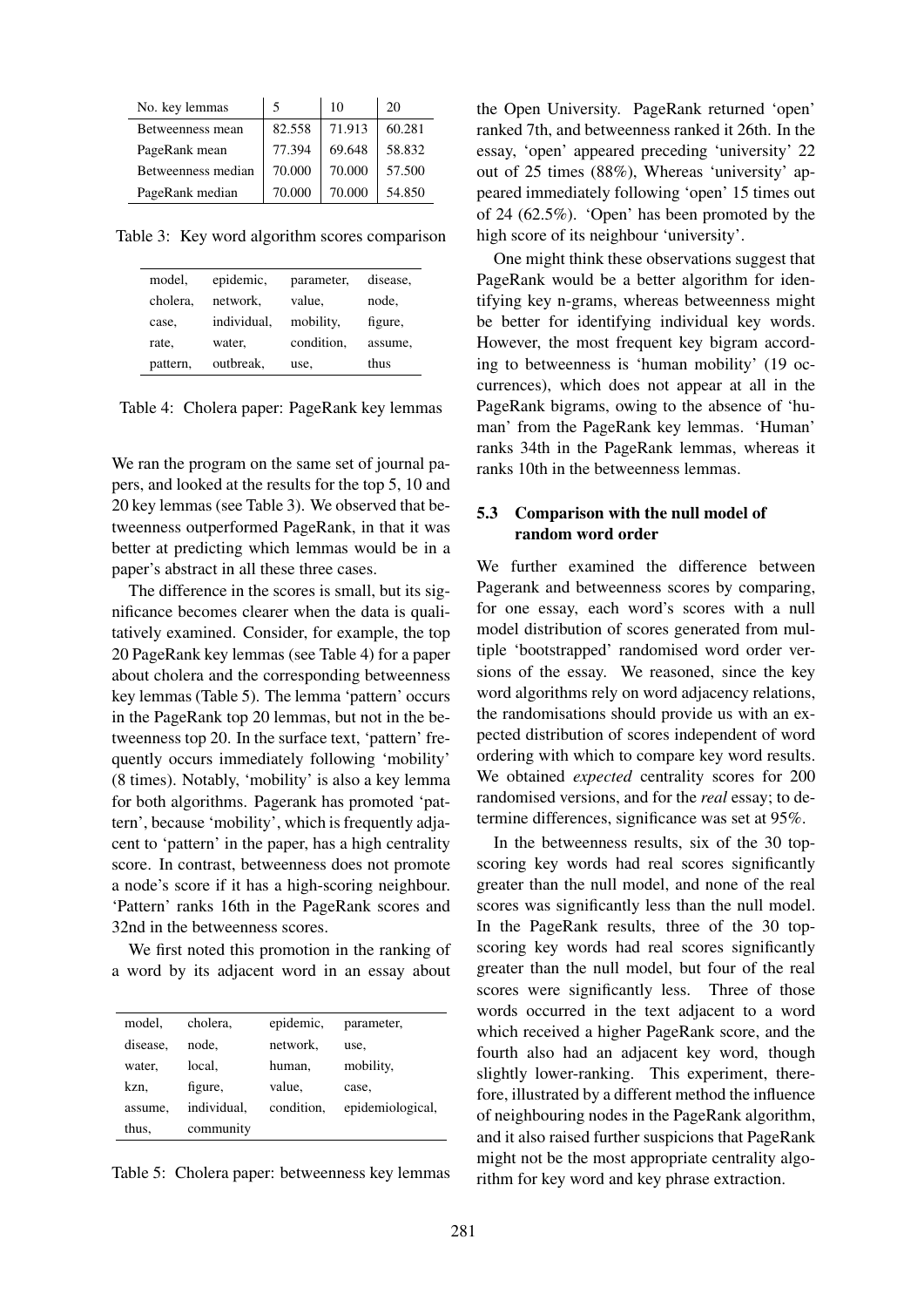# 6 General conclusions

Supervised user testing of the system has recently begun. One user was surprised at the first eight key lemmas identified by the system, saying, "it's only when we get to 'education', [the ninth key lemma] 'learning', [tenth. . . ] 'experience', 'user', those are the things that seem a bit more like what I thought it was about". Key lemma results that surprise the user are invaluable for reflection purposes, as they strongly suggest that the main themes of the text are not the ones the student intended. The same user was also surprised at the system's decision concerning where the introduction ended. The user was encouraged to reflect on why the system might have misidentified his introduction. He said, "erm, arguably there's not a very good introduction, maybe it would be the first, erm, like, three paragraphs. It's certainly not this one here [pointing to the part identified by the system as the introduction]". He was beginning to consider that a human might also have difficulty recognising his introduction. The user also thought that the 15 key sentences were not representative of his intended messages, and he was disarmed to find only one of the key sentences in the conclusion, explaining that his conclusion expressed the main messages of his essay, and everything that preceded it was building up to a "crescendo" at the end. Clearly the system was provoking the user to reflect on essay characteristics in general, and those of his own essay.

It was clear to observers of the session that using the system helped the student to see what his essay's main messages were, and to see that his essay was perhaps not conveying the message that he intended. The user reflected more deeply and carefully on the essay as the session progressed. At the end of the session, this user reported that he enjoyed using the system, and said he thought it would be a valuable tool for essay drafting. This user's reactions were echoed by other users from the testing sessions.

## 7 Future work

It may be that a different method of key phrase extraction, such as RAKE (Rose et al., 2010), would produce more appropriate results for key ngrams. Roughly speaking, RAKE uses stop words as phrase delimiters, and whole phrases are treated as nodes in the graph, which is quite a different approach from TextRank. In RAKE, however, the score of a node depends on its degree (its immediately neighbouring nodes), so it is more similar to PageRank than betweenness.

We will therefore shortly be carrying out a formal evaluation comparing the performance of betweenness, PageRank, and RAKE with regard to key lemmas, key words, and n-grams of different lengths. As there is a very strong relationship between word frequency and word centrality, we will also be comparing the results with straight frequency counts. The results will inform the design of our prototype. For now, we are using betweenness for key word extraction.

An adaptation we are considering in the key word analysis is to merge key phrases in which the head words are semantically related, *e.g.*, by hyponymy, using WordNet or similar.

We are intending to experiment with alternative sentence similarity measures, including vector space measures of word similarity originally described in (Schütze, 1998).

We intend to add a second dimension to the linguistic engine's capabilities: to train a classifier to recognise each place in an essay where feedback that falls into a particular category (as proposed by (Nelson and Schunn, 2009)) might be helpful for the student. Then we will employ natural language generation technology informed by research into formative feedback to generate an appropriate feedback comment wherever in-line opportunities for feedback are identified by the system.

We are planning two empirical educational evaluations of openEssayist, which will take place in September 2013 and February 2014, targeting two different Master's degree modules. The participants will be asked to work on two essays within the openEssayist environment. A third and final essay will be used as a reference point to see if the grades of the students who used openEssayist are higher than for their earlier two essays. Participants will also be encouraged to submit multiple pre-final drafts to the system. We will interview selected participants about their learning experience with openEssayist and we will also obtain judgements from experienced tutors as to the quality of the different essays submitted.

## Acknowledgments

This work was supported by the Engineering and Physical Sciences Research Council (grant numbers EP/J005959/1 and EP/J005231/1).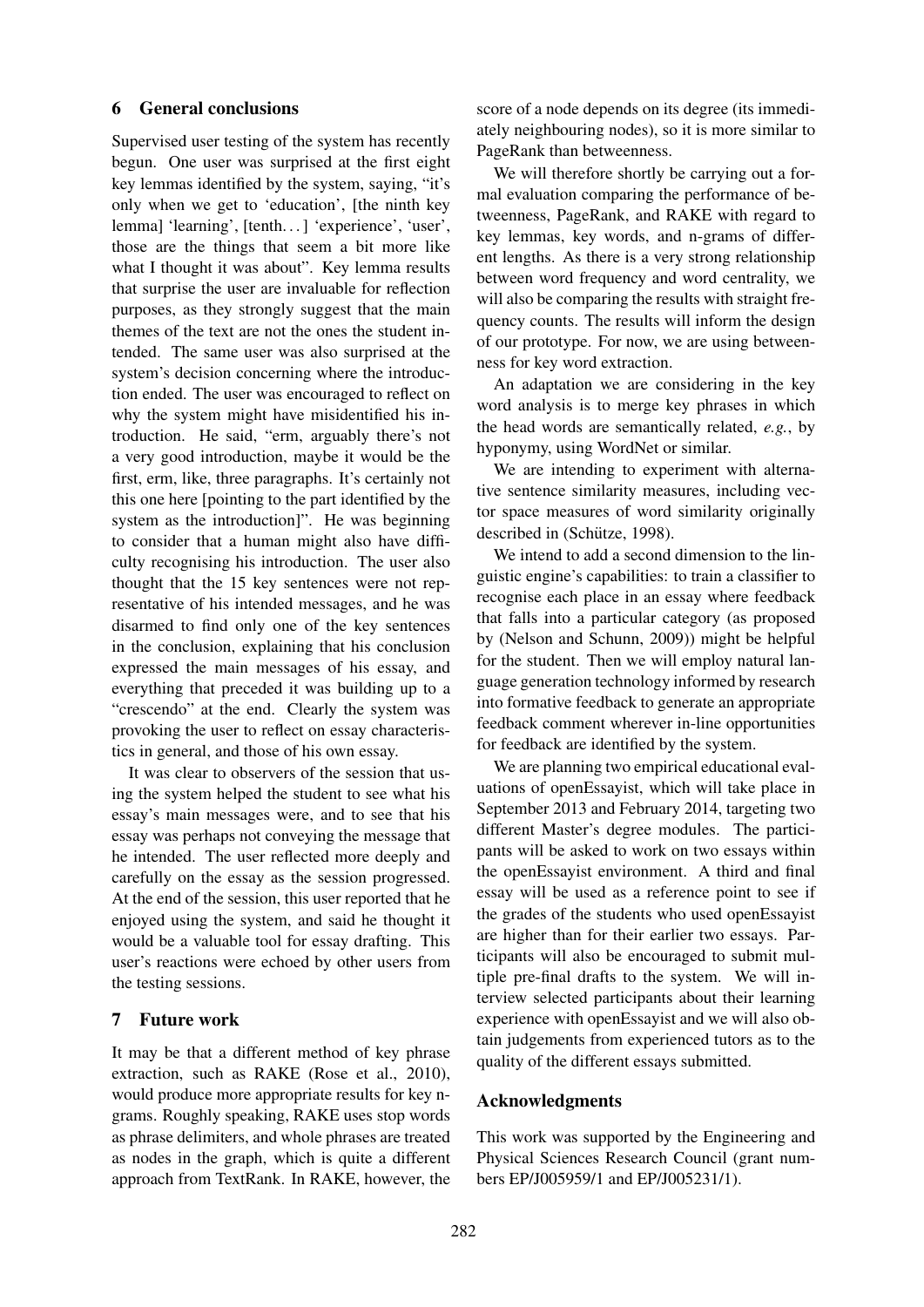#### References

- Steven Bird, Ewan Klein, and Edward Loper. 2009. *Natural Language Processing with Python: Analyzing Text with the Natural Language Toolkit*. O'Reilly, Beijing.
- Sergey Brin and Lawrence Page. 1998. The anatomy of a large-scale hypertextual web search engine. In *Seventh InternationalWorld-WideWeb Conference (WWW 1998)*, Brisbane, Australia, April.
- Jill Burstein and Daniel Marcu. 2003. A machine learning approach for identification of thesis and conclusion statements in student essays. *Computers and the Humanities*, 37(4):455–467.
- Jill Burstein, Martin Chodorow, and Claudia Leacock. 2003. CriterionSM online essay evaluation: An application for automated evaluation of student essays. In J. Riedl and R. Hill, editors, *Proceedings of the Fifteenth Conference on Innovative Applications of Artificial Intelligence*, pages 3–10, Cambridge, MA. MIT Press.
- Chi-Fen Emily Chen and Wei-Yuan Eugene Cheng. 2008. Beyond the design of automated writing evaluation: Pedagogical practices and perceived learning effectiveness in EFL writing classes. *Language Learning and Technology*, 12(2):94–112.
- Scott A. Crossley, Kyle Dempsey, and Danielle S. Mc-Namara. 2011. Classifying paragraph types using linguistic features: Is paragraph positioning important? *Journal of Writing Research*, 3(2):119–143.
- Jianmin Dai, Roxanne B. Raine, Rod D. Roscoe, Zhiqiang Cai, and Danielle S. McNamara. 2011. The Writing-Pal tutoring system: Development and design. *Journal of Engineering and Computer Innovations*, 2(1):1–11. ISSN 2141-6508 2011 Academic Journals.
- Günes Erkan and R. Radev Dragomir. 2004. LexRank: Graph-based lexical centrality as salience in text summarization. *Journal of Artificial Intelligence Research*, 22(1):457–479.
- Marita Franzke and Lynn A. Streeter. 2006. Building student summarization, writing and reading comprehension skills with guided practice and automated feedback. White paper, Pearson Knowledge Technologies. Accessed: 14 May, 2013.
- Linton C. Freeman. 1977. A set of measures of centrality based on betweenness. *Sociometry*, 40:35– 41.
- Arthur C. Graesser, Danielle S. McNamara, Max Louwerse, and Zhiqiang Cai. 2004. Coh-Metrix: Analysis of text on cohesion and language. *Behavior Research Methods, Instruments, and Computers*, 36:193–202.
- Nicolas Van Labeke, Denise Whitelock, Debora Field, Stephen Pulman, and John T. Richardson. 2013.

What is my essay really saying? Using extractive summarization to motivate reflection and redrafting. In *Proceedings of Formative Feedback in Interactive Learning Environments: A Workshop at the 16th International Conference on Artificial Intelligence in Education (AIED 2013)*, Memphis, Tennessee, USA, July. To appear.

- Thomas K. Landauer, Darrell Laham, and Peter W. Foltz. 2003. Automatic essay assessment. *Assessment in Education: Principles, Policy and Practice*, 10(3):295–308.
- Elijah Mayfield and Carolyn Penstein Rosé. 2013. LightSIDE: Open source machine learning for text. In Mark D. Shermis and Jill Burstein, editors, *Handbook of Automated Essay Assessment Evaluation*, pages 124–135. Taylor and Francis.
- Danielle S. McNamara, Roxanne Raine, Rod Roscoe, Scott Crossley, G. Tanner Jackson, Jianmin Dai, Zhiqiang Cai, Adam Renner, Russell Brandon, Jennifer Weston, Kyle Dempsey, Diana Lam, Susan Sullivan, Loel Kim, Vasile Rus, Randy Floyd, Philip McCarthy, and Art Graesser. 2011. The Writing-Pal: Natural language algorithms to support intelligent tutoring on writing strategies. In P.M. Mc-Carthy and Chutima Boonthum-Denecke, editors, *Applied Natural Language Processing and Content Analysis: Advances in Identification, Investigation and Resolution*, pages 298–311. IGI Global, Hershey, PA.
- Rada Mihalcea and Paul Tarau. 2004. TextRank: Bringing order into texts. In Dekang Lin and Dekai Wu, editors, *Proceedings of Empirical Methods in Natural Language Processing (EMNLP) 2004*, pages 404–411, Barcelona, Spain, July. Association for Computational Linguistics.
- Melissa M. Nelson and Christian D. Schunn. 2009. The nature of feedback: how different types of peer feedback affect writing performance. *Instructional Science*, 37:375–401.
- John T.E. Richardson. 2012. The attainment of white and ethnic minority students in distance education. *Assessment and Evaluation in Higher Education*, 37:393–408.
- Stuart Rose, Dave Engel, Nick Cramer, and Wendy Cowley. 2010. Automatic keyword extraction from individual documents. In M.W. Berry and J. Kogan, editors, *Text Mining: Applications and Theory*, pages 1–20, Chichester. John Wiley and Sons, Ltd. doi: 10.1002/9780470689646.ch1.
- Lawrence M. Rudner, Veronica Garcia, and Catherine Welch. 2006. An evaluation of the IntelliMetricSM essay scoring system. *The Journal of Technology, Learning, and Assessment*, 4(4).
- Gerard M. Salton, Andrew K. C. Wong, and Chung-Shu Yang. 1975. A vector space model for automatic indexing. *Communications of the ACM*, 18(11):613–620.